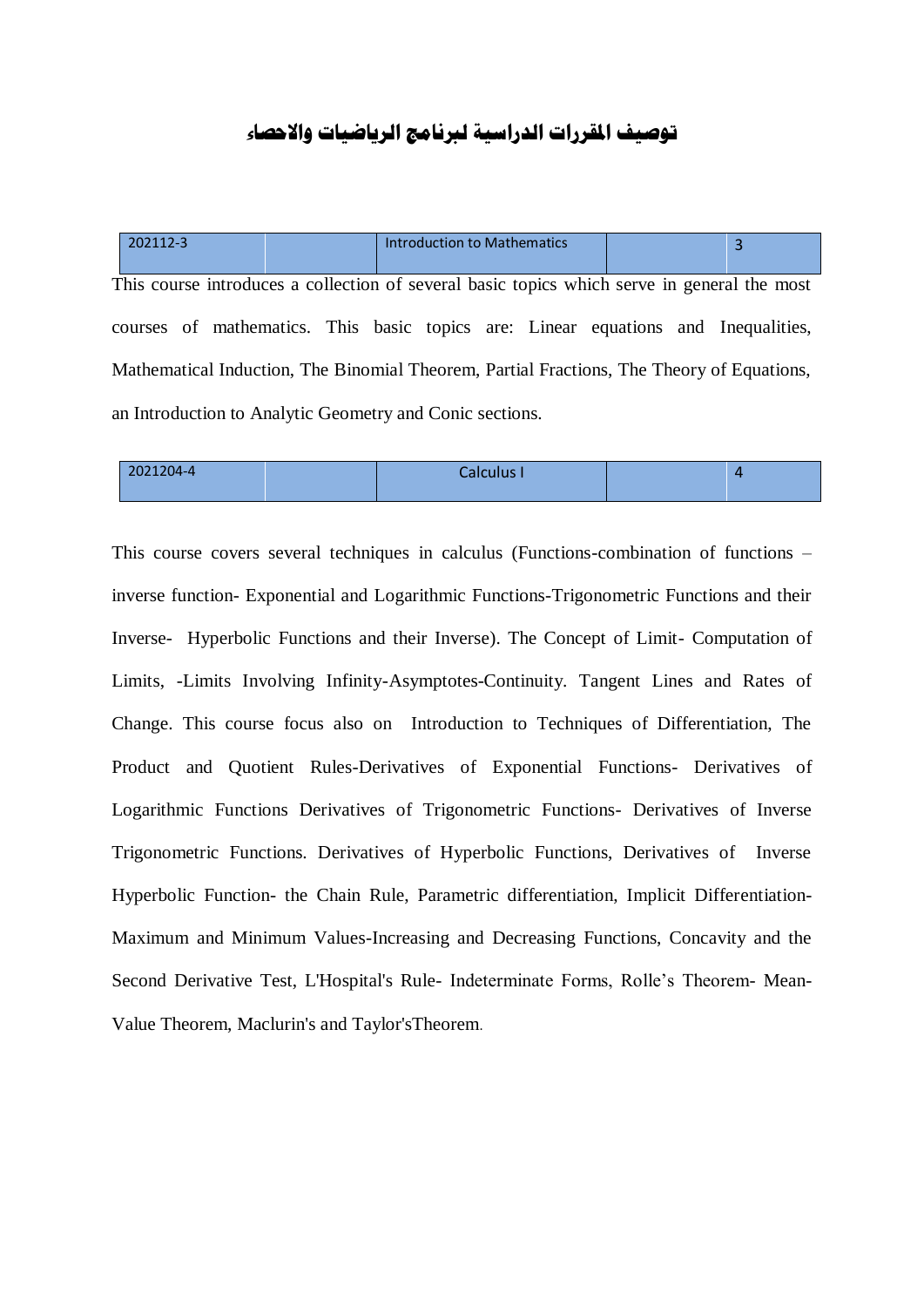| $\begin{array}{c} \n\mathbf{a} \cdot \mathbf{a} \cdot \mathbf{a} \cdot \mathbf{a} \cdot \mathbf{a} \cdot \mathbf{a} \cdot \mathbf{a} \cdot \mathbf{a} \cdot \mathbf{a} \cdot \mathbf{a} \cdot \mathbf{a} \cdot \mathbf{a} \cdot \mathbf{a} \cdot \mathbf{a} \cdot \mathbf{a} \cdot \mathbf{a} \cdot \mathbf{a} \cdot \mathbf{a} \cdot \mathbf{a} \cdot \mathbf{a} \cdot \mathbf{a} \cdot \mathbf{a} \cdot \mathbf{a} \cdot \mathbf{a} \cdot \mathbf{a} \cdot \mathbf{a} \cdot \mathbf$<br>- 17 - A | <b>Policial</b><br>____ |  |  |  | $\bigcap_{\Delta}$ 21204-4 |
|----------------------------------------------------------------------------------------------------------------------------------------------------------------------------------------------------------------------------------------------------------------------------------------------------------------------------------------------------------------------------------------------------------------------------------------------------------------------------------------------------|-------------------------|--|--|--|----------------------------|
|----------------------------------------------------------------------------------------------------------------------------------------------------------------------------------------------------------------------------------------------------------------------------------------------------------------------------------------------------------------------------------------------------------------------------------------------------------------------------------------------------|-------------------------|--|--|--|----------------------------|

This course covers basics of calculus and how they can use to solve several problems. The course focuses on The Fundamental Theorem of Calculus, The Indefinite Integrals and The Net Change Theorem, studying most known techniques of integration (The Substitution Rule, Trigonometric Integrals, Integration by Parts, Trigonometric Substitution and Integration of Rational Functions by Partial Fractions), Improper integrals and applications of integration (Area Between Curves, Volume, Volumes by Cylindrical Shells, Average Value of a Function and Arc Length of Curves). The course focuses also on the link between theory and practice.

| 2022107-4 | <b>Probability and Statistics</b> |  | 2021204-4 |
|-----------|-----------------------------------|--|-----------|
|           |                                   |  |           |

This course provides an elementary introduction to probability and statistics with some applications. The course include: Descriptive statistics: describing data sets, interpret examples of methods for summarizing data sets, including common graphical tools. Demonstrate measure of central tendency, and measures of dispersion. Probability theory: Describe the random experiments, sample or outcome spaces (discrete and continuous cases), events and their algebra, combinatorics, Study and derive probability measures, conditional probability, law of total probability, Bayes' theorem, independent events. Demonstrate random variables and their distributions, probability mass functions (discrete), probability density function (continuous), cumulative distribution function, Compute some of statistical properties of random variables (mathematical expectation, median, mode, variance, standard deviation, moments, the probability generating function, the moment generating function, the characteristic function). State and use Markov's inequality, Chebyshev's inequality. The other topics covered some of discrete probability distributions such as discrete uniform, Bernoulli, Binomial, negative binomial, geometric and Poisson distributions, and some of continuous probability distributions such as uniform, gamma, exponential and normal distributions.

| 2022106-3                                                                                                                                                                                     | <b>Set Theory</b> |  |  |  | 202112-3 |  |  |
|-----------------------------------------------------------------------------------------------------------------------------------------------------------------------------------------------|-------------------|--|--|--|----------|--|--|
|                                                                                                                                                                                               |                   |  |  |  |          |  |  |
| This course contains: Introduction to Mathematical Logic, Sets and its Properties, Operations on Set,                                                                                         |                   |  |  |  |          |  |  |
| Cartesian product, Relations on sets, Equivalence Relations, Equivalence Classes, Partial and total order                                                                                     |                   |  |  |  |          |  |  |
| relations, Partition, Mappings, Injective mapping, Surjective mapping, Bijective mapping, Inverse of<br>mapping, Composition of mappings, Binary operations on sets and Algebraic structures. |                   |  |  |  |          |  |  |

| 2022103-3                                                                                                       | Geometry |  |  |  | 202112-3                                                                                               |  |  |
|-----------------------------------------------------------------------------------------------------------------|----------|--|--|--|--------------------------------------------------------------------------------------------------------|--|--|
|                                                                                                                 |          |  |  |  |                                                                                                        |  |  |
| This course includes the following topics: Vectors in the space, Coordinate systems, Cartesian, Cylindrical,    |          |  |  |  |                                                                                                        |  |  |
|                                                                                                                 |          |  |  |  | Spherical and polar Coordinates and its transformation from one to the other. Dot and Cross product of |  |  |
| vectors in the space. Application of Dot and Cross Product. Straight-line in a space, Conical sections in space |          |  |  |  |                                                                                                        |  |  |
| (parabola-ellipse- hyperbola), Sphere and Rotational surfaces, Solid Sections in the space.                     |          |  |  |  |                                                                                                        |  |  |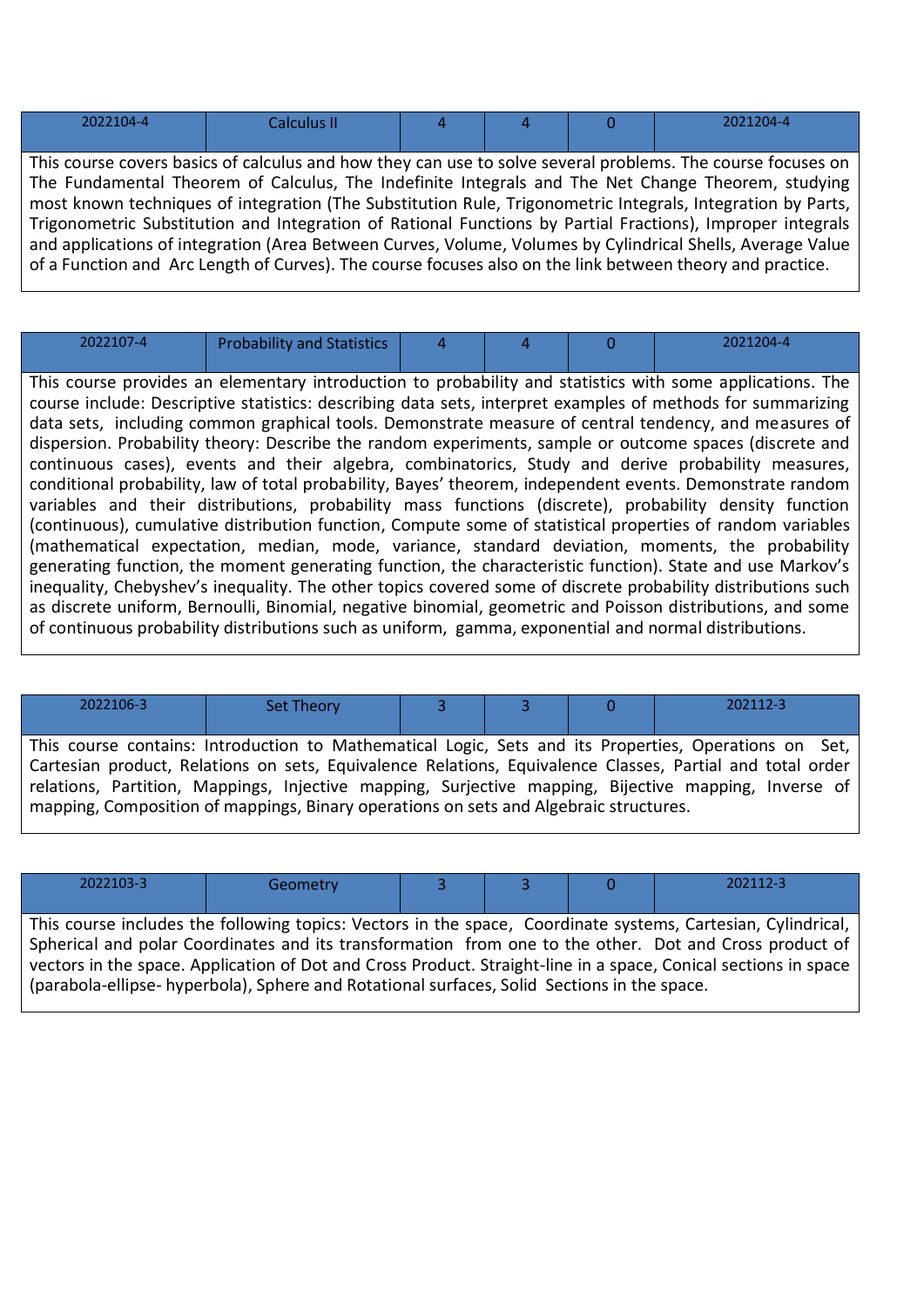| 2022202-4                                                                                                      | Calculus III                                                                                                  |  |  |  | 2022104-4                                                                                                     |  |  |
|----------------------------------------------------------------------------------------------------------------|---------------------------------------------------------------------------------------------------------------|--|--|--|---------------------------------------------------------------------------------------------------------------|--|--|
|                                                                                                                |                                                                                                               |  |  |  |                                                                                                               |  |  |
|                                                                                                                | This course covers some topics in advanced calculus (real functions of several variables, limits, continuity, |  |  |  |                                                                                                               |  |  |
|                                                                                                                |                                                                                                               |  |  |  | partial derivatives and differentials, Jacobin matrix, chain rule, directional derivatives, Gradients Tangent |  |  |
|                                                                                                                |                                                                                                               |  |  |  | Planes and Normal Vectors, maximum and minimum of Functions of Two Variables, Lagrange multipliers).          |  |  |
| The course focuses also on Double Integrals over Non-rectangular Regions, Double Integrals in Polar            |                                                                                                               |  |  |  |                                                                                                               |  |  |
| Coordinates, Triple Integrals-Triple Integrals in Cylindrical Coordinates and Spherical Coordinates, Change of |                                                                                                               |  |  |  |                                                                                                               |  |  |
|                                                                                                                |                                                                                                               |  |  |  | Variables in Multiple Integrals, Jacobins, Line Integrals, Existence of Anti-derivative, Surface Area and     |  |  |

Surface Integrals, Green's Theorem in Vector Form, Divergence Theorem and Stokes' Theorem.

2022201-4 Ordinary differential equations  $4 \t 4 \t 0 \t 2022104-4$ This course provides an introductions of ordinary differential equations. Study the first order differential equation and the methods for solving it such as: Separation of variables, homogeneous equations, exact equations, linear equations, Bernoulli's Equations and Riccati' Equation. Illustrate the nonlinear first order differential equation and the methods for solving it. Study the second and higher order differential equation with constant and variable coefficient, Homogeneous and non-homogeneous equations, Operators method, undetermined coefficient, variation of parameters method for solving the higher order differential equations. Use the power series for solving the ordinary differential equations. Study the Laplace transform and using the Laplace for solving the differential equation.

| 2022204-3                                                                                              | Linear Algebra                                                                                            |  |  |  | 202112-3                                                                                             |  |  |
|--------------------------------------------------------------------------------------------------------|-----------------------------------------------------------------------------------------------------------|--|--|--|------------------------------------------------------------------------------------------------------|--|--|
|                                                                                                        |                                                                                                           |  |  |  |                                                                                                      |  |  |
|                                                                                                        | This course develops fundamental algebraic tools, Determinants and Matrices (proprieties and operations), |  |  |  |                                                                                                      |  |  |
|                                                                                                        |                                                                                                           |  |  |  | Systems of linear equations, Homogeneous Systems of linear equations, Real vector spaces, Subspaces, |  |  |
| Linear independence, Bases and dimension, Raw space, Column space, Null space, Linear transformations, |                                                                                                           |  |  |  |                                                                                                      |  |  |
| Kernel and Range of linear transformations, Matrices of linear transformations, Eigenvalues and        |                                                                                                           |  |  |  |                                                                                                      |  |  |
| Eigenvector, Diagonalization.                                                                          |                                                                                                           |  |  |  |                                                                                                      |  |  |

| 2022203-4                                                                                                | <b>Mechanics</b> |  |  |  | 2022104-4                                                                                                     |  |  |
|----------------------------------------------------------------------------------------------------------|------------------|--|--|--|---------------------------------------------------------------------------------------------------------------|--|--|
|                                                                                                          |                  |  |  |  |                                                                                                               |  |  |
| This course provides an introduction to vectors algebra. Explore effect of the forces on rigid bodies in |                  |  |  |  |                                                                                                               |  |  |
|                                                                                                          |                  |  |  |  | equilibrium and analyze the sets of forces in plane. Study a balance of forces and centre of gravity. Provide |  |  |
|                                                                                                          |                  |  |  |  | an understanding of friction, forces distribution and momentum in the plane. Dynamics of the physical         |  |  |
| point "movement in a straight line", Newton's laws are also included. Study and derive the motion of     |                  |  |  |  |                                                                                                               |  |  |
| projectiles in the plane, polar coordinates, circular motion, and the movement in resistive medium. From |                  |  |  |  |                                                                                                               |  |  |
| which emerge an understanding of the simple harmonic motion and damped harmonic motion.                  |                  |  |  |  |                                                                                                               |  |  |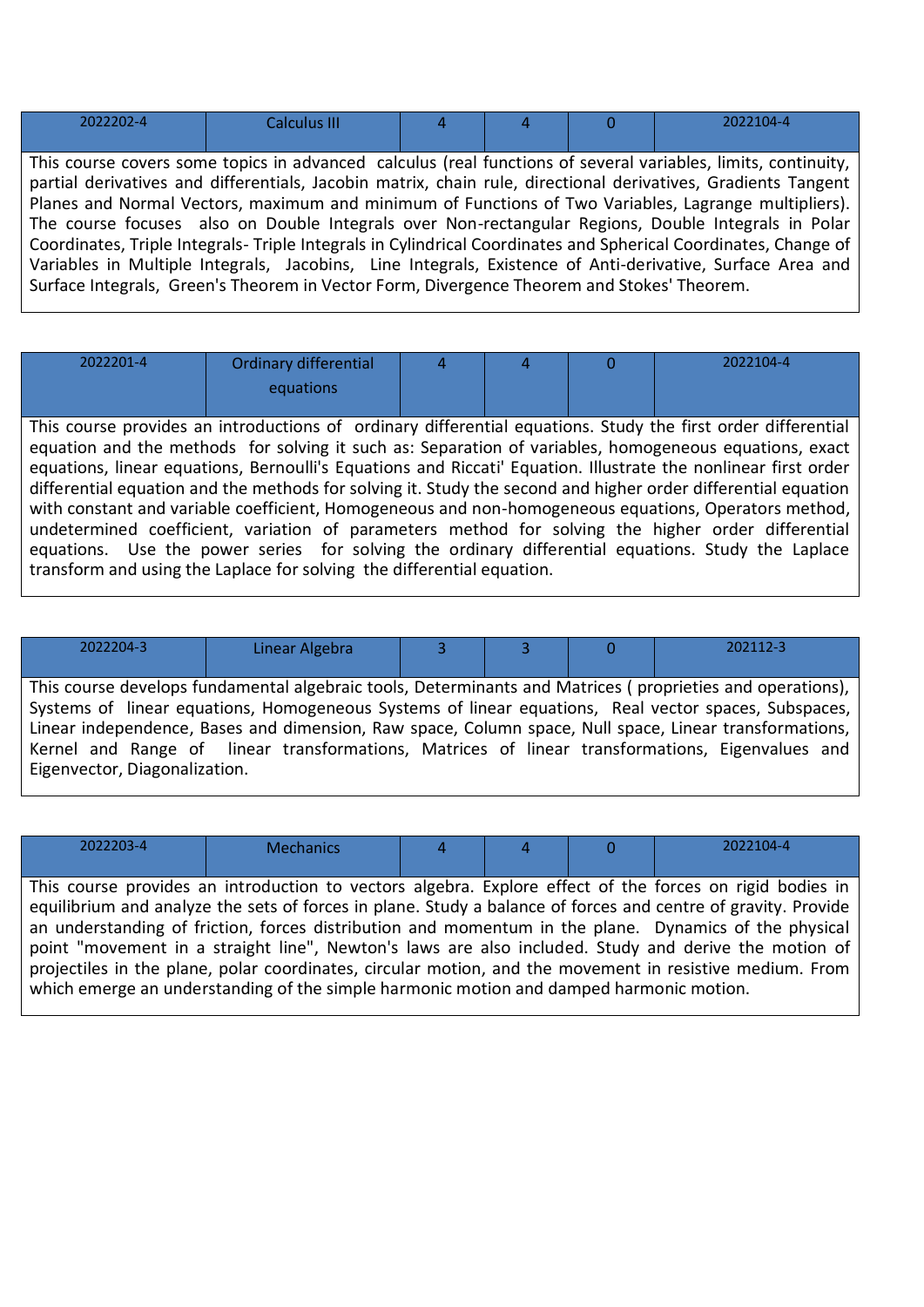| 2023103-4                                                                                                    | Partial differential equations                                                                               |  |  |  | 2022201-4 |
|--------------------------------------------------------------------------------------------------------------|--------------------------------------------------------------------------------------------------------------|--|--|--|-----------|
|                                                                                                              |                                                                                                              |  |  |  |           |
|                                                                                                              | In this course, we will study the total differential equations and methods for solving them, definition of   |  |  |  |           |
|                                                                                                              | partial differential equations (PDEs), formation of PDEs, solving PDEs of the first order in different ways, |  |  |  |           |
|                                                                                                              | solving PDEs of second order with constant coefficients homogeneous and non-homogeneous. We explain          |  |  |  |           |
|                                                                                                              | the method for solving PDEs of second order with constant coefficients with irregular order homogeneous      |  |  |  |           |
| and non-homogeneous and solve PDEs with variable coefficients. We explain the method of separation of        |                                                                                                              |  |  |  |           |
| variables to solve PDEs. Solving hyperbolic, Elliptic and parabolic PDEs and PDEs of non-linear first order. |                                                                                                              |  |  |  |           |
| Solving PDEs by using Laplace transformation.                                                                |                                                                                                              |  |  |  |           |

| 2023102-3                                                                                                 | <b>Real Analysis1</b> |  |  |  | 2022104-4 |  |  |
|-----------------------------------------------------------------------------------------------------------|-----------------------|--|--|--|-----------|--|--|
|                                                                                                           |                       |  |  |  |           |  |  |
| This course covers the following fundamentals of mathematical analysis: The topology of the real line and |                       |  |  |  |           |  |  |
| some useful elementary inequalities are mentioned. They cover the properties of the real numbers,         |                       |  |  |  |           |  |  |
| sequences of real numbers, limits of functions, continuity, differentiability and some applications of    |                       |  |  |  |           |  |  |
| differentiation such as mean value theorems, L'Hospital's rule and Taylor's theorem.                      |                       |  |  |  |           |  |  |
|                                                                                                           |                       |  |  |  |           |  |  |

| 2023101-3                                                                                     | <b>Theory of Statistics</b>                                                                              |  |  | O | 2022107-4                                                                                                |  |  |
|-----------------------------------------------------------------------------------------------|----------------------------------------------------------------------------------------------------------|--|--|---|----------------------------------------------------------------------------------------------------------|--|--|
|                                                                                               |                                                                                                          |  |  |   |                                                                                                          |  |  |
|                                                                                               |                                                                                                          |  |  |   | This course will provide topics contains: Multivariate random variables (Joint Probability Functions for |  |  |
|                                                                                               |                                                                                                          |  |  |   | Discrete Multivariate Random Variables and Continuous Multivariate Random Variables), Conditional        |  |  |
|                                                                                               |                                                                                                          |  |  |   | Probabilities -Mixed Moments, Correlation Coefficient - Conditional Mixed Moments - Independence of      |  |  |
|                                                                                               |                                                                                                          |  |  |   | Random Variables, Distributions of Functions of Random Variables, Distribution Function Method,          |  |  |
|                                                                                               |                                                                                                          |  |  |   | Transformation Method, Moment Generating Function Method, Some concepts of statistical inference (       |  |  |
|                                                                                               |                                                                                                          |  |  |   | Population - Sample - Sample Mean - Sample Variance - Statistic - Estimator), Properties of The Good     |  |  |
|                                                                                               | Estimator (Unbiasedness - sufficiency - constancy), Cramer-Rao Inequality - Efficiency of an Estimator - |  |  |   |                                                                                                          |  |  |
| Efficient Estimator, Some methods of point estimation (Method of Moments - Maximum Likelihood |                                                                                                          |  |  |   |                                                                                                          |  |  |
| Method), the basic concept of hypothesis testing.                                             |                                                                                                          |  |  |   |                                                                                                          |  |  |
|                                                                                               |                                                                                                          |  |  |   |                                                                                                          |  |  |

| 2023106-3 | <b>Group Theory</b>                                         |  | 2022106-3                                                                                                                                                                                                       |
|-----------|-------------------------------------------------------------|--|-----------------------------------------------------------------------------------------------------------------------------------------------------------------------------------------------------------------|
|           | groups. Fundamental isomorphism theorems and Automorphisms. |  | The main objective of this course is studying: Groups, Subgroup, Permutation groups, Cyclic groups. Order of<br>elements in groups. Cosets, Lagrange's theorem, Normal subgroup, Factor Groups. Homomorphism of |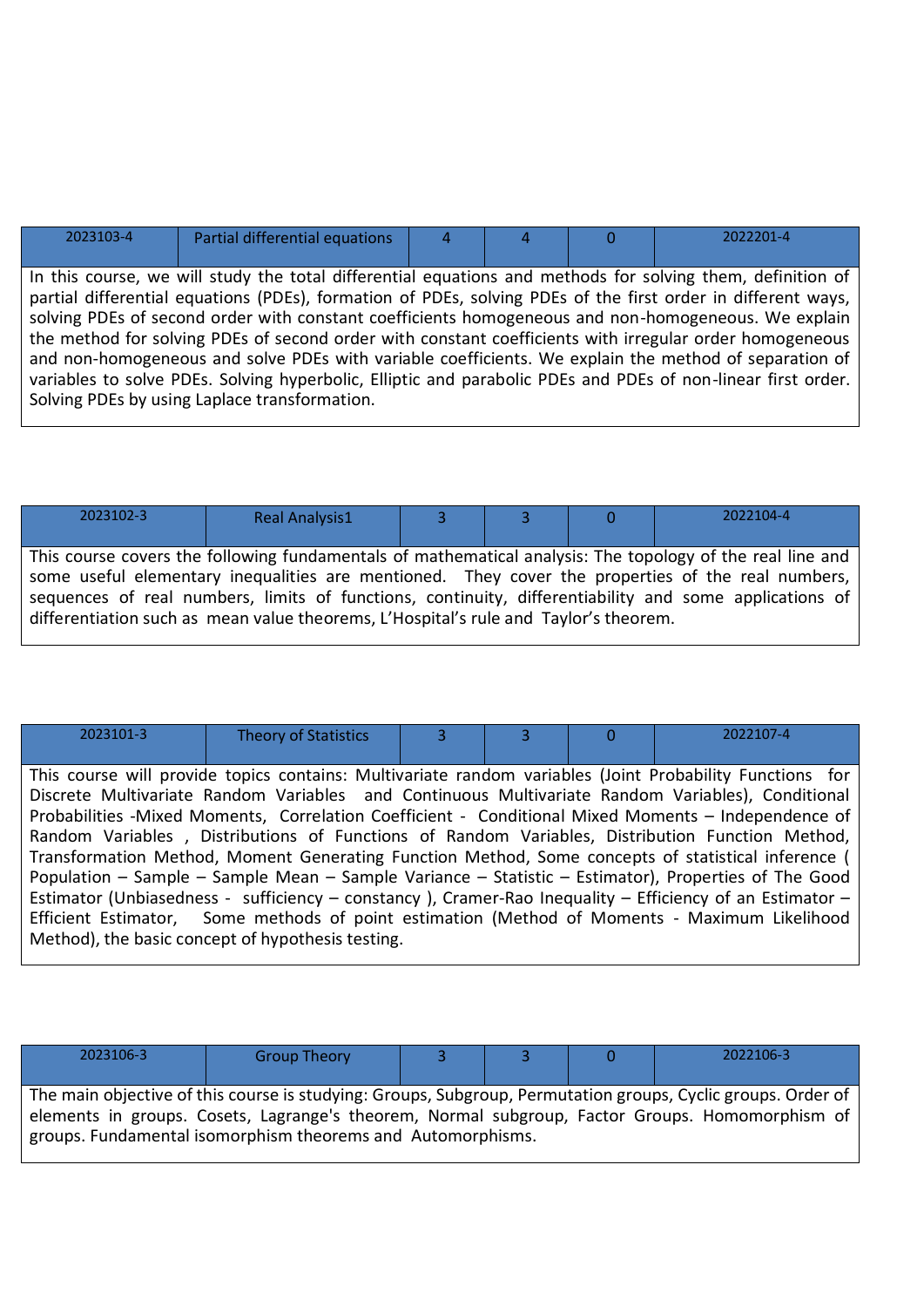| 2023201-4                                                                                                    | <b>Mathematical Methods</b> |  |  |  | 2023103-4 |  |  |
|--------------------------------------------------------------------------------------------------------------|-----------------------------|--|--|--|-----------|--|--|
|                                                                                                              |                             |  |  |  |           |  |  |
| In this course we explain the Strum-Liouville problem (ordinary and singular), properties of Eigen function, |                             |  |  |  |           |  |  |

Eigen values and orthonormal set of function. Analyze Fourier series for functions of periodic, Fourier coefficients, odd and even function and their properties, the Half – Range Series, sine, cosine series, the series containing only odd harmonics or even harmonics. Demonstrate Fourier transforms, their properties and the solution of the initial boundary value problems for PDEs using Fourier transforms. Study gamma and beta functions, relation between gamma and beta functions, hyper geometric functions and it's properties, Bessel functions, the recursion relation, orthogonal and normalized of the Bessel functions, Analyze Hermite functions and it's properties, the recursion relation of the Hermit functions.

| $-1$<br>. . | .                      | . . | $\sim$ $\sim$ | $ \cdot$ | . .       |
|-------------|------------------------|-----|---------------|----------|-----------|
| 2023202-4   | <b>Real Analysis 2</b> |     |               |          | 2023102-3 |

This course covers the following fundamentals of mathematical analysis: Riemann integrals, improper integrals, sequences and series of functions, uniformity and the interchange of limit operations. Also, it covers an introduction to measure theory such as Lebesgue integral, Lebesgue measure and measurable functions.

| 2023203-3                                                                                                        | <b>Ring Theory</b>                                                                    |  |  |  | 2023106-3 |  |  |
|------------------------------------------------------------------------------------------------------------------|---------------------------------------------------------------------------------------|--|--|--|-----------|--|--|
|                                                                                                                  |                                                                                       |  |  |  |           |  |  |
| This course provides an introduction to Ring Theory. The main objective of this course is studying the           |                                                                                       |  |  |  |           |  |  |
| elementary theorems and properties of Ring Theory such as: Definitions, Examples, Subring, Zero Divisors,        |                                                                                       |  |  |  |           |  |  |
| Nilpotent, Idempotent, Units, Integral Domains, Division Ring, Field, Characteristic of a Ring, Ideals, Quotient |                                                                                       |  |  |  |           |  |  |
| Ring, Ring Homomorphism (and Isomorphism), Isomorphism Theorems, Prime Ideal, Maximal Ideal,                     |                                                                                       |  |  |  |           |  |  |
|                                                                                                                  | Principal Ideal Ring, Characteristic of a ring and Factorization in Integral Domains. |  |  |  |           |  |  |

| 2023204-3 | <b>Fluid Mechanics</b> |  | O | 2022203-4                                                                                                                                                                                                                                                                                                                                                                                                                                                                                                                                                         |
|-----------|------------------------|--|---|-------------------------------------------------------------------------------------------------------------------------------------------------------------------------------------------------------------------------------------------------------------------------------------------------------------------------------------------------------------------------------------------------------------------------------------------------------------------------------------------------------------------------------------------------------------------|
| dipole.   |                        |  |   | The course provides an introduction to fundamental concepts of fluid mechanics. Provides an understanding<br>of potential velocity and vortex. Establishes the equations of motion for viscous and perfect fluids in terms<br>of stress. Introduces the equation of motion for Newtonian fluids if the body force is conservative. Study the<br>motion of the fluid in two dimensionsand define the stream function. Study and analyze the complex<br>potential in Cartesian coordinates and polar coordinates. Deduce a complex potential for a source, sink and |

| 2023205-2                                                                                                   | <b>Programming Language</b> |  |  |  |  |  |  |  |
|-------------------------------------------------------------------------------------------------------------|-----------------------------|--|--|--|--|--|--|--|
|                                                                                                             |                             |  |  |  |  |  |  |  |
| The aim of this course is to introduce students to the fundamental concepts of scientific programming using |                             |  |  |  |  |  |  |  |
| MATLAB or similar programming languages and utilize the computational experience to help students to        |                             |  |  |  |  |  |  |  |
| explore a wide range of mathematical concepts. It aims also at teaching students the basics of MATLAB       |                             |  |  |  |  |  |  |  |
| programming language and encourage them to use MATLAB M-files to write their own codes.                     |                             |  |  |  |  |  |  |  |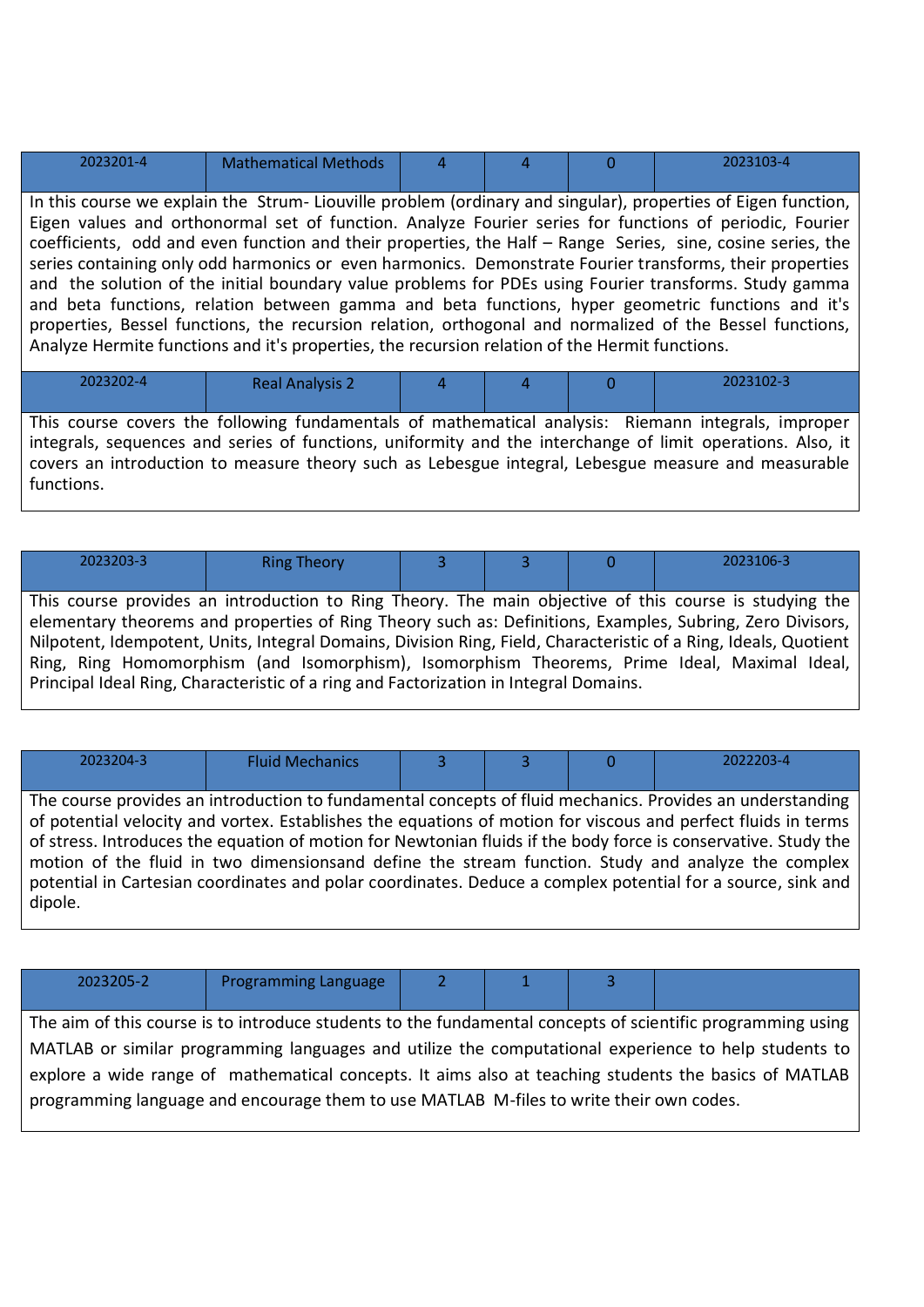| 2024101-3 | <b>General Topology</b> |  | 2022106-3                                                                                                                                                                                                              |
|-----------|-------------------------|--|------------------------------------------------------------------------------------------------------------------------------------------------------------------------------------------------------------------------|
|           |                         |  | This course will provide an introduction to general topology. The course will begin with a brief review of<br>nkaats ook kikaasta πeestas oo aada taal da maaalaataal oodaan maaan ∧ ku kaast maaalaataal oodaa amtaan |

basic set theory. Topics covered include topological spaces, Base, Sub base, topological properties (Continuity, connectedness, compactness, separation axioms) and their application to problems, some of the major theorems in general topology.

| 2024102-3 | <b>Complex Analysis</b> |  | $2202 - 4$ |
|-----------|-------------------------|--|------------|

This course provides an introduction to the algebraic and geometric structure of the complex number system. We consider function of a complex variables and develop a theory of differentiation for them and so we introduce analytic functions which play a central role in complex analysis. We consider various elementary functions of complex variables and study the analyticity of that functions such as: Exponential, Trigonometric, Hyperbolic and the Logarithmic function and its branches. Integrals are extremely important in the study of functions of a complex variable, The theory of integration, to be develop, the theorems are generally concise and powerful and most of the proofs are simple. We devoted to series representation of analytic functions we turn to Taylor's and Maclaurin series but if a function fail to be analytic at a point then we apply the Laurent series. Integration, Differentiation. Multiplication and division of power series also provided. We develop also the theory of residues when the function fails to be analytic at a finite number of points interior on a simple closed contour which each of those points contributes to the value of the integral.

| 2024103-3 | <b>Numerical Analysis</b>                                  |  | 2022204-3 & 2022201-4                                                                                                                                                                                                                                                                                                                |
|-----------|------------------------------------------------------------|--|--------------------------------------------------------------------------------------------------------------------------------------------------------------------------------------------------------------------------------------------------------------------------------------------------------------------------------------|
|           |                                                            |  |                                                                                                                                                                                                                                                                                                                                      |
|           | and numerical solution of ordinary differential equations. |  | The objectives of this course for the students are: What is the numerical analysis, the relationship between<br>numerical analysis and other branches of science, the errors, linear systems of equation, solution of<br>nonlinear equations, finite differences and interpolation, numerical differentiation, numerical integration |

| 2024114-3 | ensors |  | 2022204-3 & 2022202-4 |
|-----------|--------|--|-----------------------|
|           |        |  |                       |

Tensor analysis is a natural aid in forming mental pictures of physical and geometrical ideas. The course focuses to impart useful skills on the students in order to enhance their Mathematical ability in applying vector technique to solve problems in applied sciences and to equip them with necessary skill required to cope with higher levels courses in related subjects. Topics to be covered in this course include, basic vectors algebra, coordinate bases, gradient, divergence, and curl, Green's, Gauss' and Stokes' theorems. The metric tensor, Christoffel symbols and Riemann curvature tensor.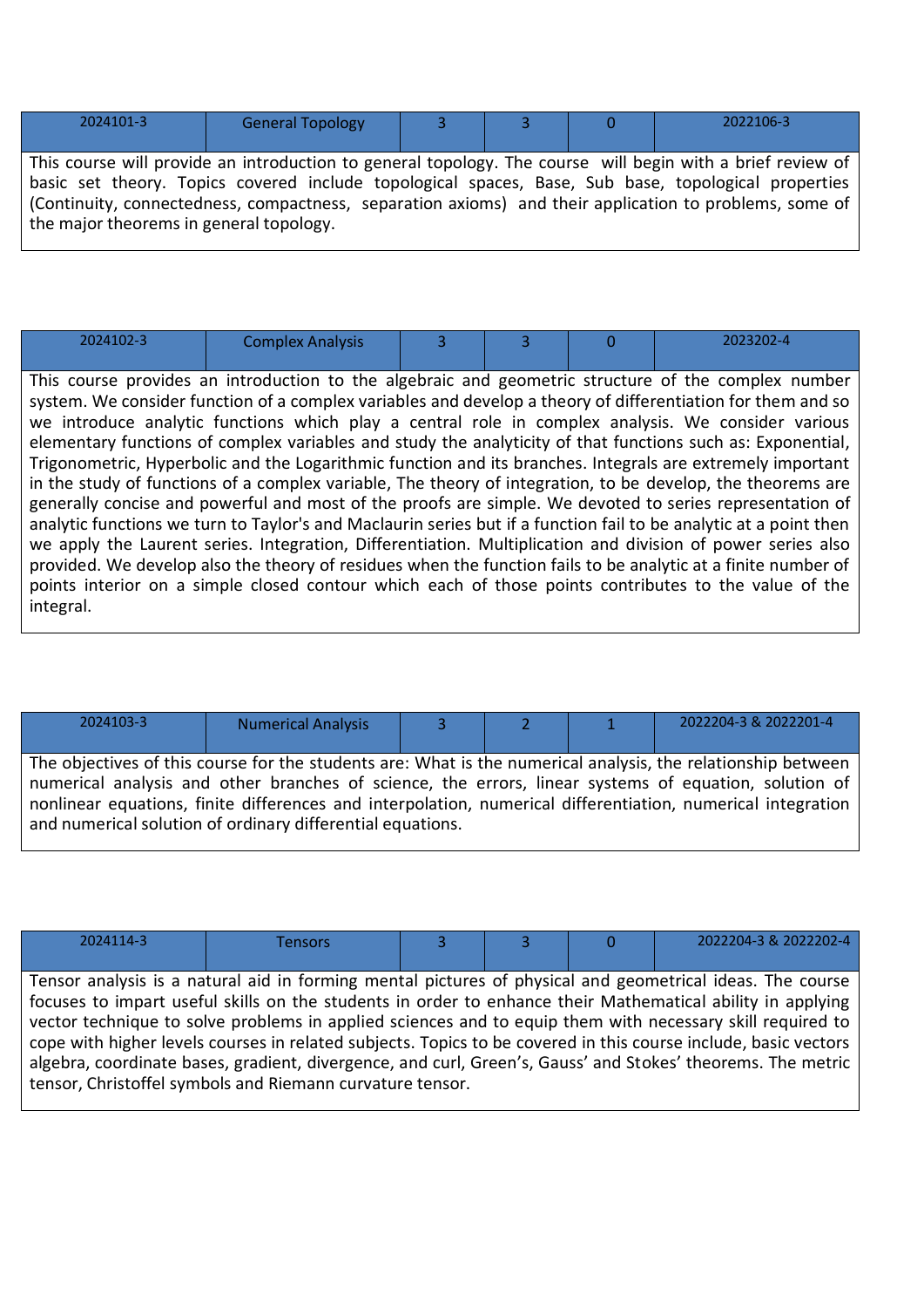| 2024110-3                                                                                                      | <b>Applications of Algebra</b> |  |  |  | 2023203-3 |  |  |  |
|----------------------------------------------------------------------------------------------------------------|--------------------------------|--|--|--|-----------|--|--|--|
| This course introduce the students to cryptography and coding theory as applications of abstract algebra       |                                |  |  |  |           |  |  |  |
| through presenting some simple cryptosystems, some techniques of cryptanalysis and linear codes, group $\vert$ |                                |  |  |  |           |  |  |  |

codes.

| 2024111-3 | <b>Optimization Theory</b> |  | 2022204-3 & 2022201-4 |
|-----------|----------------------------|--|-----------------------|

This course introduces students to the fundamentals of linear and nonlinear optimization theory and methods. Topics include unconstrained and constrained optimization, The course is divided into five main parts: Linear programming (simplex method, duality theory, stativity analysis), unconstrained nonlinear programming (optimality conditions, descent algorithms and convergence theorems), constrained nonlinear programming (Lagrange multipliers, Karush-Kuhn-Tucker conditions), Dynamic programming and Integer programming. Students will also use MATLAB's optimization toolbox to obtain practical experience with the material.

| 2024112-3                                                                                                     | <b>Applied Stochastic</b> |  |  |  | 2022107-4 |  |
|---------------------------------------------------------------------------------------------------------------|---------------------------|--|--|--|-----------|--|
|                                                                                                               | Processes                 |  |  |  |           |  |
|                                                                                                               |                           |  |  |  |           |  |
| This course introduces random processes and their applications. firstly consider probability generating       |                           |  |  |  |           |  |
| functions and the concept of using conditioning for calculating expectation, variance and then probabilities. |                           |  |  |  |           |  |
| Then, present stochastic processes and their types. After that, look at both discrete-time Markov chains and  |                           |  |  |  |           |  |
| continuous ones. Then, study in some details one of the most common continuous-time process, that is the      |                           |  |  |  |           |  |
| Poisson process. Lastly, apply these stochastic processes to some real world problems.                        |                           |  |  |  |           |  |

| 2024113-3                                                                                                 | <b>Biomathematics</b>                                                         |  |  |  | 2022201-4                                                                                                 |
|-----------------------------------------------------------------------------------------------------------|-------------------------------------------------------------------------------|--|--|--|-----------------------------------------------------------------------------------------------------------|
|                                                                                                           |                                                                               |  |  |  |                                                                                                           |
|                                                                                                           |                                                                               |  |  |  | This course gives a concept of the mathematical biology and an introduction to mathematical modelling and |
|                                                                                                           |                                                                               |  |  |  | data analysis for biological and biomedical systems. Examples include: The formation of animal coat       |
|                                                                                                           |                                                                               |  |  |  | patterns, the spread of diseases through the community, the interaction between pathogens and the         |
|                                                                                                           |                                                                               |  |  |  | immune system of the body, the growth of tumours, nerve cell signaling, population dynamics,              |
| pharmacokinetics and bacterial growth. The emphasis in this course is on the development of the governing |                                                                               |  |  |  |                                                                                                           |
|                                                                                                           |                                                                               |  |  |  | model equations and on computer simulations of the model equations rather than on mathematical            |
|                                                                                                           | methods for solving the model equations. Differential equations of epidemics. |  |  |  |                                                                                                           |

| 2024115-3                                                                                                    | <b>Functional Analysis</b>                                         |  |  |  | 2023202-4                                                                                                      |
|--------------------------------------------------------------------------------------------------------------|--------------------------------------------------------------------|--|--|--|----------------------------------------------------------------------------------------------------------------|
|                                                                                                              |                                                                    |  |  |  |                                                                                                                |
|                                                                                                              |                                                                    |  |  |  | This course will cover the principles and methods of Functional analysis and its applications in metric spaces |
|                                                                                                              |                                                                    |  |  |  | with example, Complete metric spaces, Separable metric space, Compact sets, Normed & Banach spaces,            |
|                                                                                                              |                                                                    |  |  |  | Convergence, Bounded linear functional and operators, Dual spaces, Reflexive spaces, Adjoint operator,         |
|                                                                                                              |                                                                    |  |  |  | Inner product space and Hilbert spaces with example, Projection theorem, Orthonormal sets and sequences,       |
| Total orthonormal sets, Riesz representation theorem, Self ad joint, Unitary and Normal operators, Hilbert - |                                                                    |  |  |  |                                                                                                                |
| Adjoint operator, The Hahn Banach Extension theorem, Uniform boundedness theorem (The Banach                 |                                                                    |  |  |  |                                                                                                                |
|                                                                                                              | Steinhaus theorem), Open mapping theorem and Closed graph theorem. |  |  |  |                                                                                                                |
|                                                                                                              |                                                                    |  |  |  |                                                                                                                |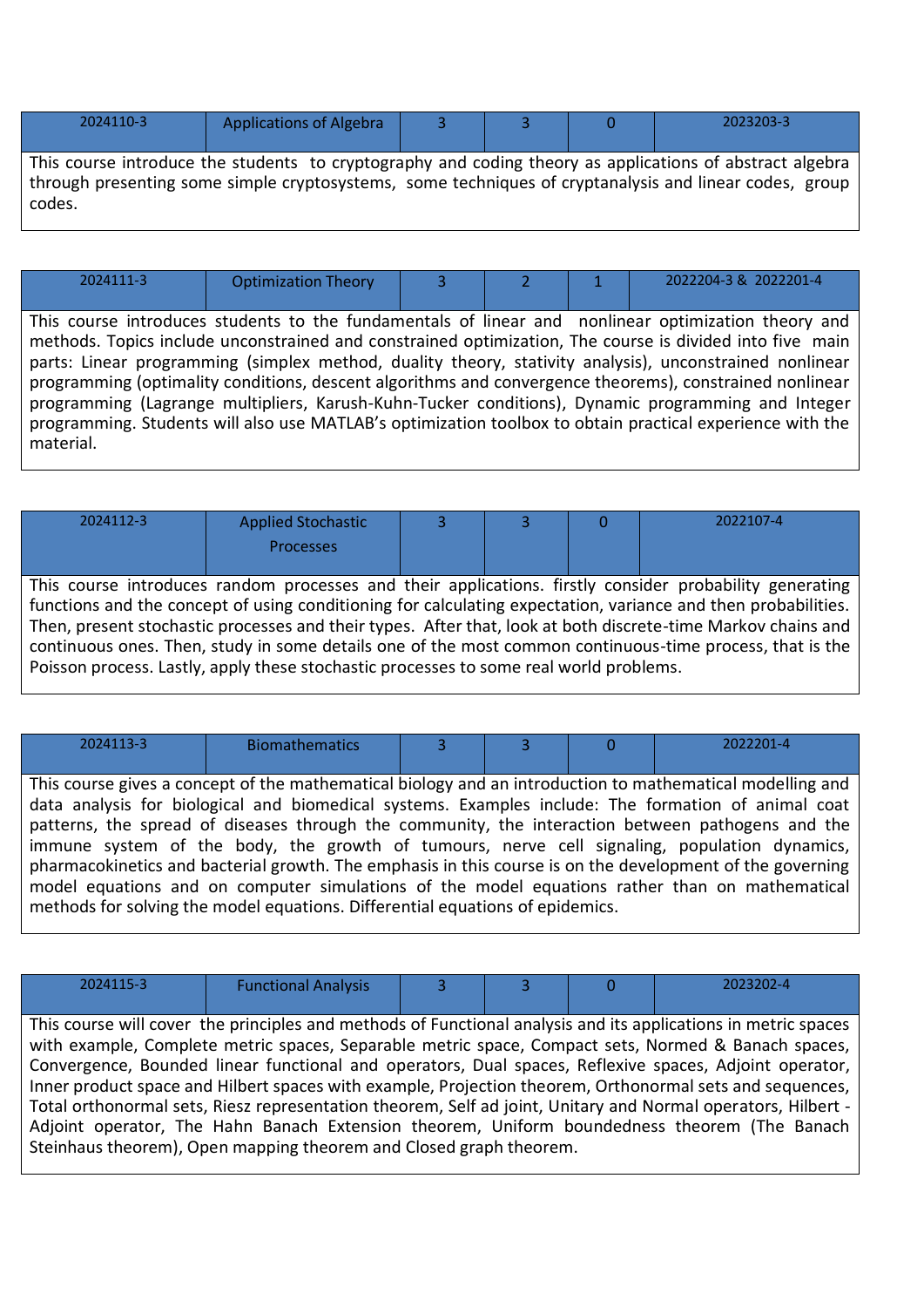| 2024205-3 | <b>Financial Mathematics</b> |  |  |
|-----------|------------------------------|--|--|
|           |                              |  |  |

This is an introductory course in mathematical finance. The course covers the following topics: Interdiction, Future value, Present value, Annuities, Net present value, Payback rule, the internal rate of return, Bound valuations, Expected Return, Variance, Portfolio (Portfolio Weights- Portfolio Return- Variance- Portfolio optimization), Insurance cost and fair premiums, Expected cost claims, Timing of incomes claims, Administrative costs and profit loading.

| 2024201-3                                                                                                    | <b>Research Project</b> |  |  |  |  |  |  |
|--------------------------------------------------------------------------------------------------------------|-------------------------|--|--|--|--|--|--|
|                                                                                                              |                         |  |  |  |  |  |  |
| The course is based on an individual research work including literature studies according to the study plan. |                         |  |  |  |  |  |  |
| An individual study plan will be commonly written by the supervisor and the student which serves as a        |                         |  |  |  |  |  |  |
| project description. At the end of the practical work, the students will write a research report. A research |                         |  |  |  |  |  |  |
| article will be written and evaluated by staff members in concern. A poster based on the research results    |                         |  |  |  |  |  |  |
| will be designed, presented and discussed. The article could be included on the list of regional conferences |                         |  |  |  |  |  |  |
| on the level of Saudi Universities.                                                                          |                         |  |  |  |  |  |  |

| 2024202-3                                                                                            | <b>Mathematical Modelling</b>                                               | 3. |  |  | 2022204-3 & 2022201-4                                                                                           |  |
|------------------------------------------------------------------------------------------------------|-----------------------------------------------------------------------------|----|--|--|-----------------------------------------------------------------------------------------------------------------|--|
|                                                                                                      |                                                                             |    |  |  |                                                                                                                 |  |
|                                                                                                      |                                                                             |    |  |  | This course provides and introduction to mathematical modelling, Study modelling change with difference         |  |
|                                                                                                      |                                                                             |    |  |  | equations, approximating change with difference equations, dynamical systems, systems of difference             |  |
|                                                                                                      |                                                                             |    |  |  | equations, difference operators. Study mathematical models, proportionality, geometric similarity, graphical    |  |
|                                                                                                      |                                                                             |    |  |  | fitting, analytic fitting, least-squares fitting, choosing models, polynomial models, smoothing, cubic splines. |  |
| Simulation modelling, modelling using graph theory, modelling with differential equation (Population |                                                                             |    |  |  |                                                                                                                 |  |
| growth, Drug dosage, graphical solutions, numerical approximations, separation of variables, linear  |                                                                             |    |  |  |                                                                                                                 |  |
|                                                                                                      |                                                                             |    |  |  | equations), some additional applications of mathematics modeling: Biological applications, social, chemistry    |  |
|                                                                                                      | and behavioral sciences applications, physics and engineering applications. |    |  |  |                                                                                                                 |  |

| 2024203-2                                                                                                | <b>Scientific Computations</b> |  |  |  | 2022204-3 & 2022201-4 |  |
|----------------------------------------------------------------------------------------------------------|--------------------------------|--|--|--|-----------------------|--|
|                                                                                                          |                                |  |  |  |                       |  |
| The course is an application of a software package (including, Matlap, Maple, Mathematica). Use software |                                |  |  |  |                       |  |
| packages to Know basic mathematical algorithms, implement it for a variety of mathematical applications, |                                |  |  |  |                       |  |
| execute the mathematical operations, execute vectors and matrices operations, make 2-dimensions and 3-   |                                |  |  |  |                       |  |
| dimensions graphs and implement different numerical methods algorithms, Solving nonlinear equations      |                                |  |  |  |                       |  |
| using a software package and Solving ordinary differential equation using a software package.            |                                |  |  |  |                       |  |

| 2024204-3                                                                                                      | <b>Differential Geometry</b>                                                                                  | 3 | 13 N |  | 2022103-3& 2022202-4 |  |  |
|----------------------------------------------------------------------------------------------------------------|---------------------------------------------------------------------------------------------------------------|---|------|--|----------------------|--|--|
|                                                                                                                |                                                                                                               |   |      |  |                      |  |  |
|                                                                                                                | This course covers basic theory on curves, and surfaces in the Euclidean three space. Topics include: Regular |   |      |  |                      |  |  |
| curves, Frenet formulas, local theory of curves, global properties of curves such as isoperimetric inequality, |                                                                                                               |   |      |  |                      |  |  |
| regular surfaces, 1st and 2nd fundamental form, Gaussian curvature and mean curvature, Gauss map,              |                                                                                                               |   |      |  |                      |  |  |
| special surfaces such as ruled surfaces, surfaces of revolution, minimal surfaces, intrinsic geometry:         |                                                                                                               |   |      |  |                      |  |  |
| geodesic, and Gauss-Bonnet Theorem.                                                                            |                                                                                                               |   |      |  |                      |  |  |